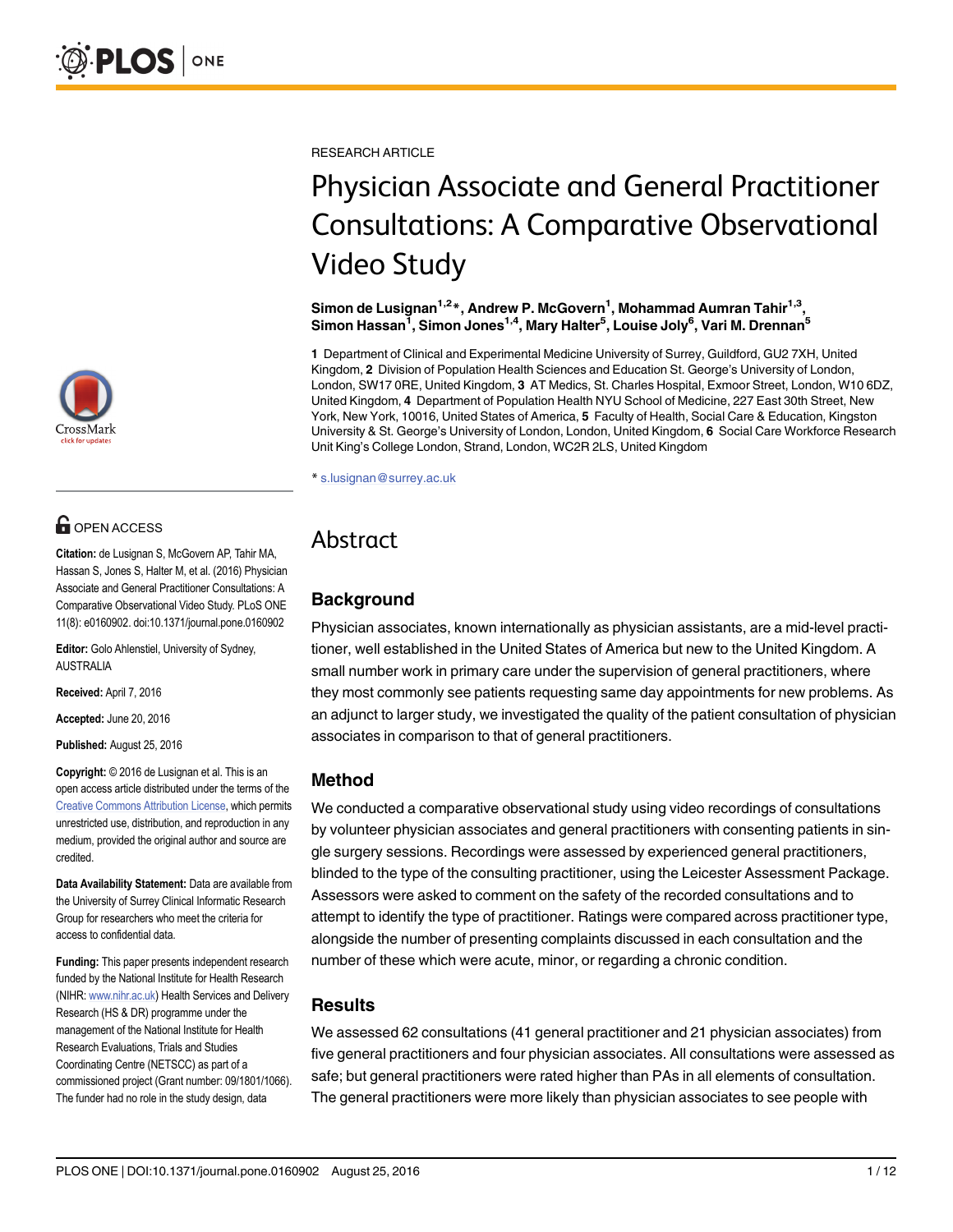<span id="page-1-0"></span>

collection and analysis, decision to publish, or preparation of the manuscript. VMD, MT, SH, MH, SJ, LJ and SdeL were funded to undertake the research form the NIHR research grant.

Competing Interests: The authors have declared that no competing interests exist.

multiple presenting complaints (p<0.0001) and with chronic disease related complaints  $(p = 0.008)$ . Assessors correctly identified general practitioner consultations but not physician associates. The Leicester Assessment Package had limited inter-rater and intra-rater reliability.

#### Conclusions

The physician associate consultations were with a less complex patient group. They were judged as competent and safe, although general practitioner consultations, unsurprisingly, were rated as more competent. Physician associates offer a complementary addition to the medical workforce in general practice.

#### Introduction

Physician associates (PAs), known internationally as physician assistants, are a type of midlevel practitioner new to the United Kingdom (UK). The PA is "a new healthcare professional who, while not a doctor, works to the medical model, with the attitudes, skills and knowledge base to deliver holistic care and treatment within the general medical and/or general practice team under defined levels of supervision" by a physician [[1](#page-9-0)]. PAs developed in the United States of America (USA) in the mid-1960s to tackle a national shortage of doctors and to increase access to healthcare [[2,3\]](#page-9-0). In recent years, the profession has begun to spread globally including to the Netherlands, India, Canada and Australia [\[4\]](#page-9-0).

The first UK-trained PAs graduated in 2009. The PA training programme in the UK is a two year full-time course for graduates, generally with life sciences degrees, and is delivered by an increasing number of higher education institutions, supported by the national health care workforce plans [\[5](#page-9-0)]. After graduation PAs are encouraged to register on the PA Managed Voluntary Register (PAMVR), held by the Faculty of Physician Associates at the Royal College of Physicians [[6](#page-9-0)]. It has been suggested that there is a need to develop stronger governance frameworks for the profession [[7](#page-9-0)] and the Faculty has been working for PAs to be included in the state regulatory processes for health professions. One consequence of their exclusion from the regulatory process is that PAs in the UK cannot currently prescribe medications.

Currently, the majority of the PAs' workload in UK primary care is in providing same day and urgent consultation appointments  $[8]$  $[8]$ . This is similar to their role in primary care in the USA and elsewhere  $[9]$  $[9]$  $[9]$ . A systematic review  $[9]$  $[9]$  highlighted the lack of evidence as to the contribution PAs made to general practice (known as family physician services outside the UK). As an adjunct to a large mixed methods study  $[10]$ , we investigated the quality of the patient consultation, by PAs compared with general practitioners (GPs) as judged by independent experienced GPs from video recordings.

Video analysis of the consultation is an established part of general practitioner training in the UK, providing insight into the content and complexity of the clinical consultation  $[11]$  $[11]$ . Advanced techniques have been used to more precisely observe the interaction between clinician, patient and computer  $[12]$  $[12]$  and this approach was used here.

#### Methods

This was a comparative, observational study of video recorded PA and GP primary care consultations.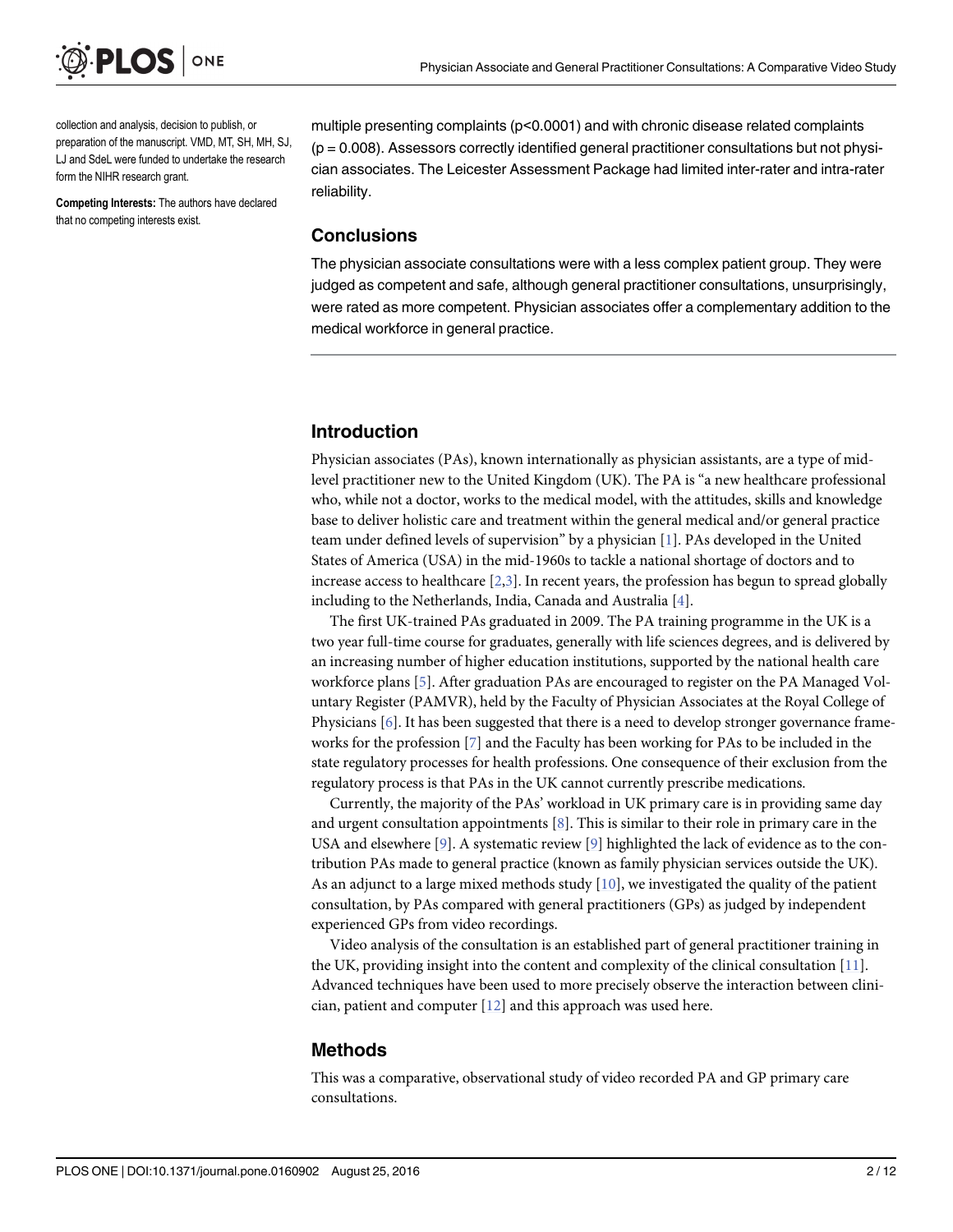## <span id="page-2-0"></span>The sample

PAs and GPs were recruited from the 12 practices participating in a larger study of the role of PAs (six practices with PAs and six without in the East, South West and South East of England). Details of the parent study and practice recruitment is given elsewhere [\[10\]](#page-10-0). PAs and GPs, in the study practices, were invited to participate in the video observation study and written informed consent was gained from each practitioner prior to recording. The volunteer GPs and PAs each identified one specific clinical session in which they saw same day and urgent patient appointments for the video observations to be made. These sessions were in addition to those reported from the parent study  $[13]$  $[13]$  $[13]$ .

Adult patients attending for same-day appointments in these sessions were invited to participate in the study by the researchers [MH, LJ, WC, JY]. Patients were informed about the study and video recording prior to their consultation, as they arrived for their appointment, and written consent was obtained from all participating patients by the researchers. Patients were informed about their right to withdraw consent for video recording at any stage. Recording started as the patient entered the room and ceased when they left the room. On leaving the consultation, the researchers asked patients whether they continued to consent to the recording being used or if they wished it to be deleted. Practitioners also consented for inclusion of each recording at the end of the clinical session. There was no data collected from the electronic patient record or other sources outside the consultation.

#### The data

Consultations were recorded in 2012, using an adapted version of the Activity Log Files Aggregation (ALFA) toolkit which is a recording technique designed to facilitate precise observation of the consultation [[14](#page-10-0)].

Recording was restricted to two cameras per consultation, one with a wide-angle view of the consultation and the other focused on the practitioner; this was to comply with the requirements of the NHS research ethics committee. Cameras were positioned so as to not record intimate examinations. The two video feeds were combined to produce a dual-channel video used for assessment. The resulting videos were stored on encrypted and password protected hard drives. Each consultation was stored in full and in an edited version, which removed any evidence which revealed the role of the consulting clinician. These included statements made by the clinician e.g. "I need to get this prescription signed by the doctor", periods where PAs left the room to get prescriptions signed, and references made by patients e.g. call the clinician "doctor".

#### Analysis

The analysis comprised of assessment of the quality of the consultation, whether experienced GPs could correctly identify GPs or PAs from the videos and comments on the safety of the consultations, and an analysis of patient case mix. Each of these components is described below.

Assessment of the quality of the consultation. Consultation quality was assessed by a group of four GP assessors using the Leicester Assessment Package. The Leicester Assessment Package has been demonstrated to have validity and reliability across levels of clinical competence  $[15-17]$  $[15-17]$  $[15-17]$  $[15-17]$ . However, the reliability of the package has been questioned by others  $[18, 19]$  $[18, 19]$  $[18, 19]$ although no better consultation assessment tool has yet been universally accepted. It has been used for consultation assessment internationally  $[20]$ , with practice nurses i.e. nurses working in family physician offices [[21](#page-10-0)] and medical students [[22](#page-10-0)].

Assessment of consultation quality is divided into the key areas shown in [Table 1](#page-3-0).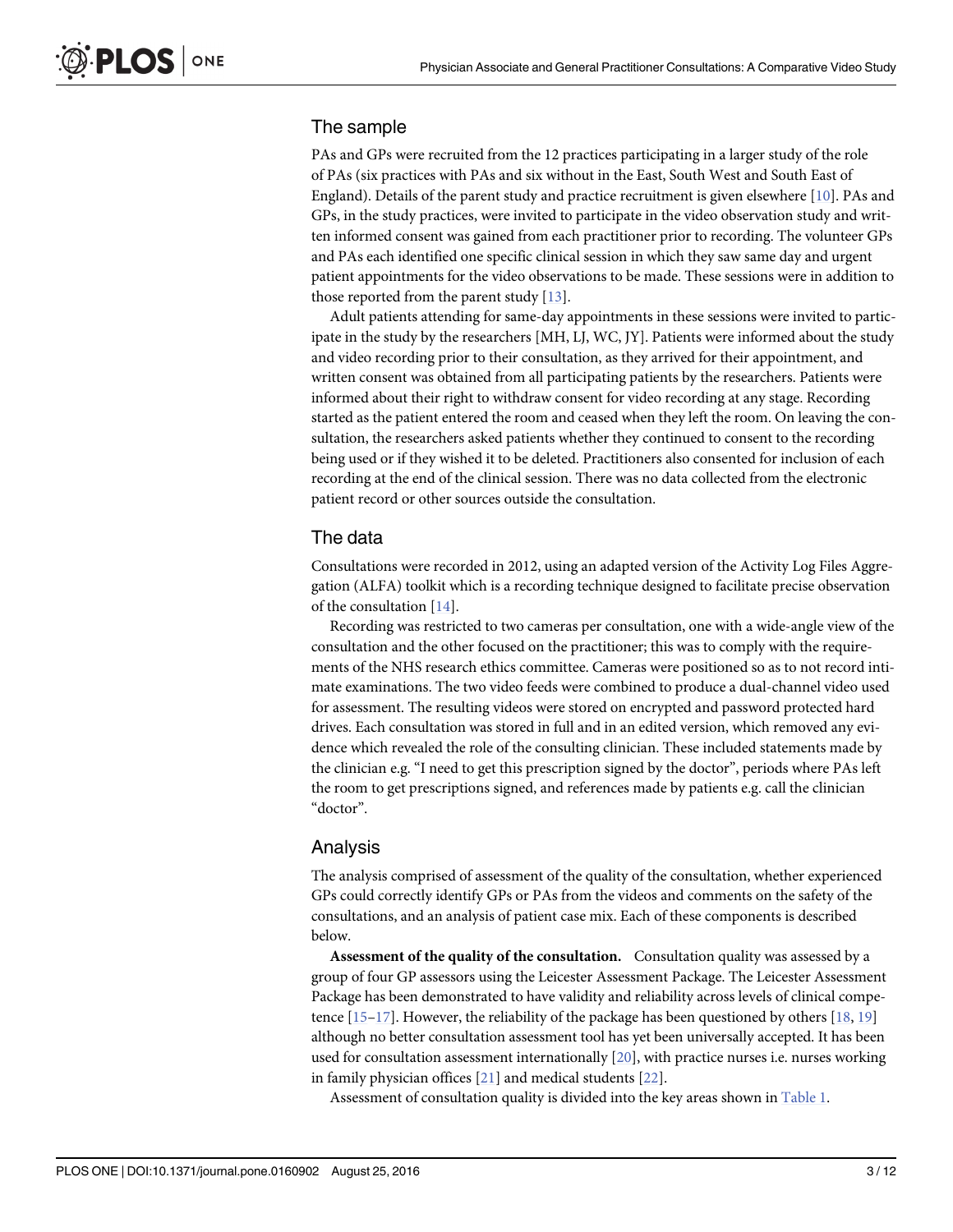<span id="page-3-0"></span>**[Table 1.](#page-2-0) Areas of assessment of the clinical consultation as described by the Leicester Assessment Package.** Record keeping was not assessed in our study therefore an adjusted weighting was used to calculate a global score.

| <b>Area of assessment</b>            | Weighting (%) | Adjusted weighting (%) |
|--------------------------------------|---------------|------------------------|
| Interview/history taking             | 20            | 22.2                   |
| Physical examination                 | 10            | 11.1                   |
| Patient management                   | 20            | 22.2                   |
| Problem solving                      | 20            | 22.2                   |
| Behaviour/relationship with patients | 10            | 11.1                   |
| Anticipatory care                    | 10            | 11.1                   |
| Record keeping                       | 10            | Not assessed           |

doi:10.1371/journal.pone.0160902.t001

Each component was graded A to E using the Leicester Assessment Package scoring criteria:

- **A:** Demonstrates mastery of all (or almost all) components consistently and to the highest standard.
- **B:** Demonstrates mastery of all (or almost all) components consistently and to a high standard, and some to the highest standard.
- **C+:** Consistently demonstrates capability in all (or almost all) components to a satisfactory standard—some to a high standard.
- **C:** Demonstrates capability in all (or almost all) components to a satisfactory standard but tends to lack discrimination, organisation and good time management.
- **D:** Demonstrates inadequacies in at least one component. Lacks discrimination and/or organisation. Tends to perform inconsistently.
- **E:** Demonstrates major omissions and/or serious defects. Grossly unacceptable standard overall.

Assessors were experienced GPs from teaching and training primary care practices. Assessing clinicians were required to attend two training sessions (led by SdeL) to familiarise them with the video format and to provide training in use of the Leicester Assessment Package. The two consultation videos used for training purposes were excluded from the final assessment. Each consultation was assessed by a minimum of two clinicians independently. Assessors were not able to comment on record keeping as there was no third video channel (the clinician's computer screen) incorporated as part of the ALFA recording. This section of the Leicester Assessment Package was therefore excluded from the analysis with global scores adjusted accordingly.

Assessors were blinded to the role of the clinician performing each consultation. Assessors were required to state whether they thought the consulting clinician was a GP or a PA based on the consultations they had viewed by that clinician.

Following assessment of all the videos by the GP assessors, a workshop was undertaken with all the assessors which was recorded, transcribed and analysed. As part of this GP assessors were asked to comment on whether they felt the practitioners they had viewed were safe to practice and for their comments on the use of the Leicester Assessment Package as a method of assessment.

A Mann-Whitney U-test was used to compare differences between PAs and GPs in median scores, for each area of assessment of the Leicester Assessment Package, to identify statistical significance (p*>*0.05). A global score was calculated from the area of assessment scores using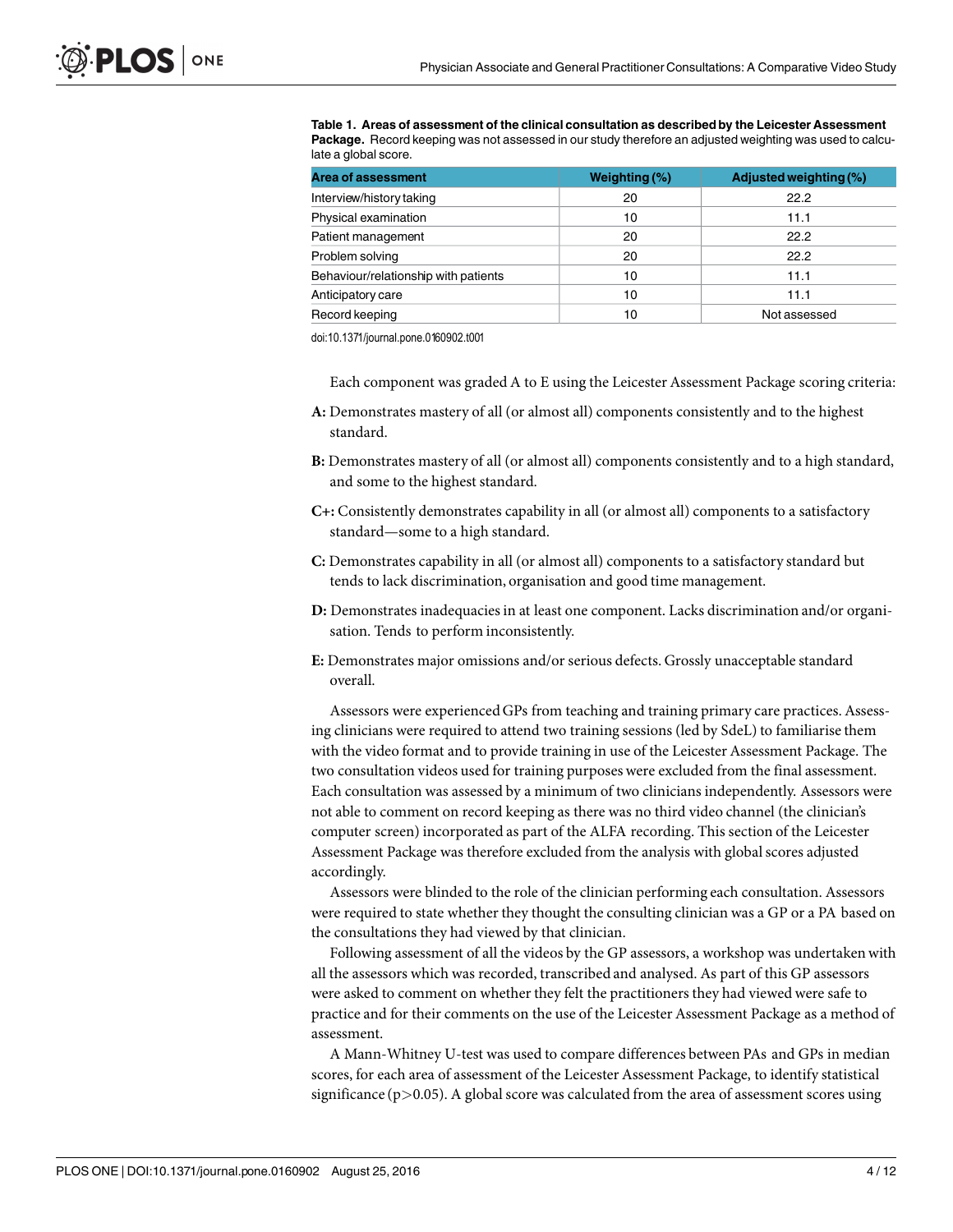<span id="page-4-0"></span>the adjusted weightings in [Table 1.](#page-3-0) Each consultation was assessed by two assessors and these data compared to interrogate inter-rater reliability. Inter-rater reliability was calculated for each area of assessment of the Leicester Assessment Package using quadratic weighted kappa and Spearman's rank correlation. The assessment process consisted of two rounds of assessment. As part of the second round ten videos were reviewed by the same pair of assessors as in the first round. These data were used to analyse intra-rater reliability (test-retest reliability) assessed using Cronbach's alpha. Statistical analyses were performed using the software package R.

Case mix analysis. In order to identify case mix differences between PA and GP consultations each consultation recording was reviewed by a clinician [AMcG] to determine the number of presenting complaints, the category of the presenting complaint (acute, chronic, or minor/symptoms), and the number of relevant chronic conditions.

The number of presenting complaints was defined as the number of unrelated primary complaints raised by the patient during each consultation. The category of the presenting complaint was based on the system devised by de Jong et al  $[23]$  and extended by Halter et al  $[24]$ . Each presenting complaint was categorised as follows: acute conditions were only those included in the list of acute conditions defined by de Jong et al. [\[23\]](#page-10-0), chronic conditions were those on the list of chronic conditions defined in the Quality Outcomes Framework or another condition which has lasted for over a year as described by the patient, and minor/symptoms as conditions on the list of minor/symptoms conditions defined by de Jong et al. [[23](#page-10-0)] or another condition which had lasted for less than a year and not classified as an acute condition. Relevant chronic conditions were defined as long-term conditions discussed in the consultation and relevant or related to one or more of the presenting complaints (but not a primary reason for consultation).

The relationship between the patient's consultation with a PA or GP and the number of presenting complaints, nature of presenting complaint, and number of relevant chronic conditions was explored using a Chi-squared analysis.

#### Ethical considerations

Research ethics approval was granted by NHS Research Ethics Committee (REC) South East Coast–Surrey (REC reference number: 10/H1109/28).

#### Results

Consultations were recorded from five GPs and four PAs. Two GPs were female and two PAs female. The average number of years of experience since qualification was 19.2 (±8.9) in GPs and 7.0 (±6.1) in PAs. 86 patients were approached; 73 consented to the video; one subsequently withdrew consent for their consultation to be included following the consultation; no videos were withdrawn by clinicians following filming. A total of 62 patient consultations were used in the final assessment (the remaining videos were randomly selected for use in the training sessions); these comprised 41 GP and 21 PA consultations. One patient requested that only a single camera was used during their consultation. This consultation was included in the analysis with only a single video feed, the recording on the second camera was deleted.

#### Quality of Consultation

The average global score was C. The individual clinician averaged global scores were GP; C, C+, C+, C+, C+ and PA; C, C, C+, C+. Global scores for individual consultations ranged from D to A [\(Fig 1\)](#page-5-0) however no PAs were given an overall grade A for any consultation. All consultations were above the minimum standard with no consultation given grade E.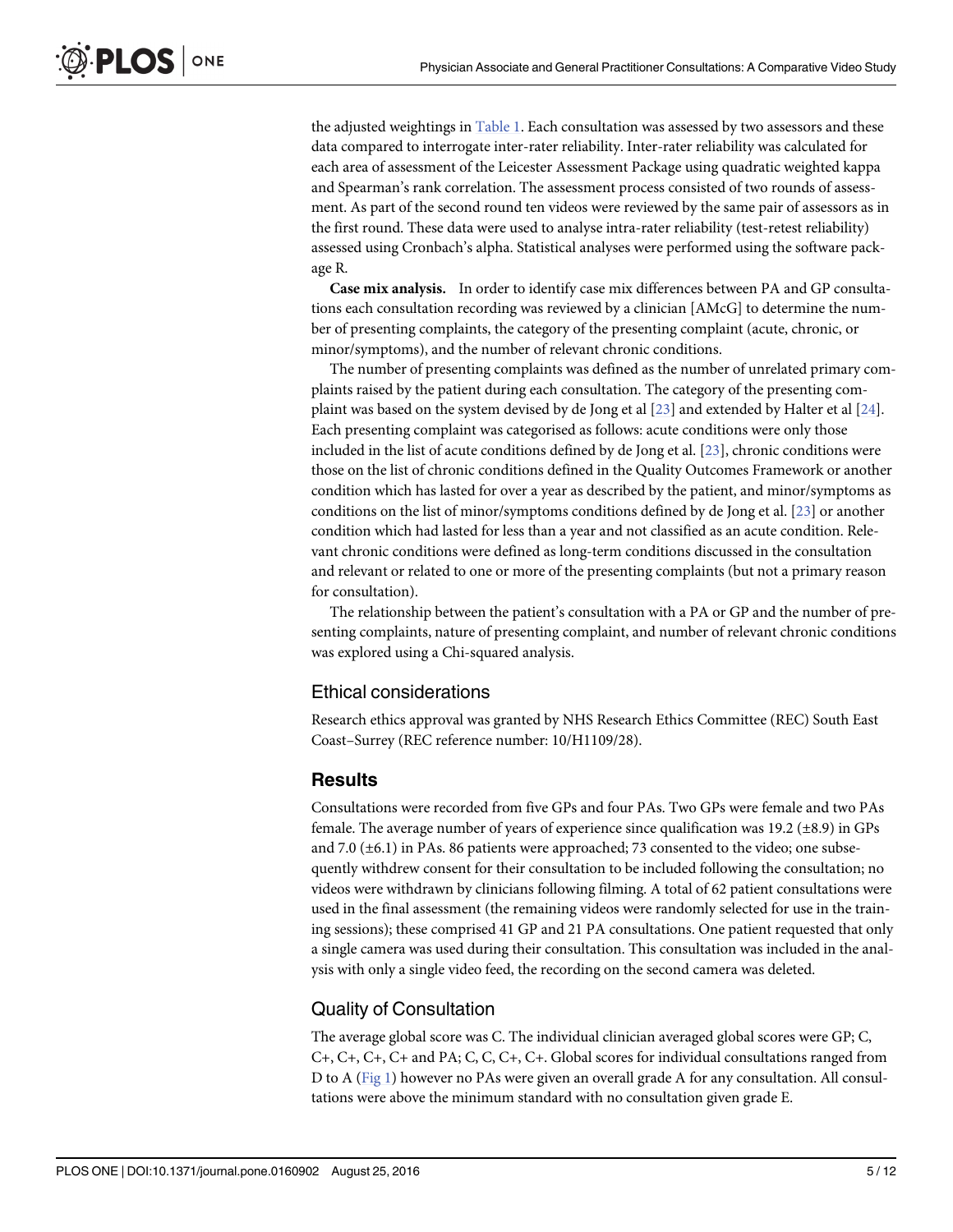<span id="page-5-0"></span>

**[Fig 1. T](#page-4-0)he relative frequency of global consultation scores from 124 assessments of 62 consultations; 41 general practitioner (GP) and 21 physician assistant (PA).**

doi:10.1371/journal.pone.0160902.g001

Median scores were higher for GP consultations than PA consultations in each domain of the Leicester Assessment Package (Table 2).

Inter-rater reliability of the Leicester Assessment Package was limited ([Table 3](#page-6-0)). In weighted kappa analysis scores for behaviour/relationship with patient demonstrated substantial agreement; interview/history taking and global score, moderate agreement; physical examination, patient management, and problem solving, fair agreement; and anticipatory care no agreement.



|                                      | <b>Median scores (IQR)</b>                   |                     | Mann-Whitney U test p value |
|--------------------------------------|----------------------------------------------|---------------------|-----------------------------|
| <b>Area of assessment</b>            | <b>PAs</b>                                   | <b>GPs</b>          |                             |
| Interview/history taking             | $C(D \text{ to } C+)$                        | $C+$ (D to B)       | 0.011                       |
| Physical examination                 | $C(D \text{ to } C)$                         | $C+$ (C to B)       | 0.003                       |
| Patient management                   | $D(D \text{ to } C)$                         | $C$ (D to $C_{+}$ ) | < 0.001                     |
| Problem solving                      | $C$ (E/D to $C_{+}$ )                        | $C+$ (C to B)       | < 0.001                     |
| Behaviour/relationship with patients | $C(D \text{ to } B)$                         | $C+$ (D to B)       | 0.009                       |
| Anticipatory care                    | $D(D \text{ to } C)$<br>$C(D \text{ to } C)$ |                     | 0.024                       |
| Record keeping                       | Not assessed                                 | Not assessed        | $\overline{\phantom{a}}$    |
| Global score                         | $C$ (D/C to $C_{+}$ )                        | $C+$ (C to $C+$ )   | 0.022                       |

doi:10.1371/journal.pone.0160902.t002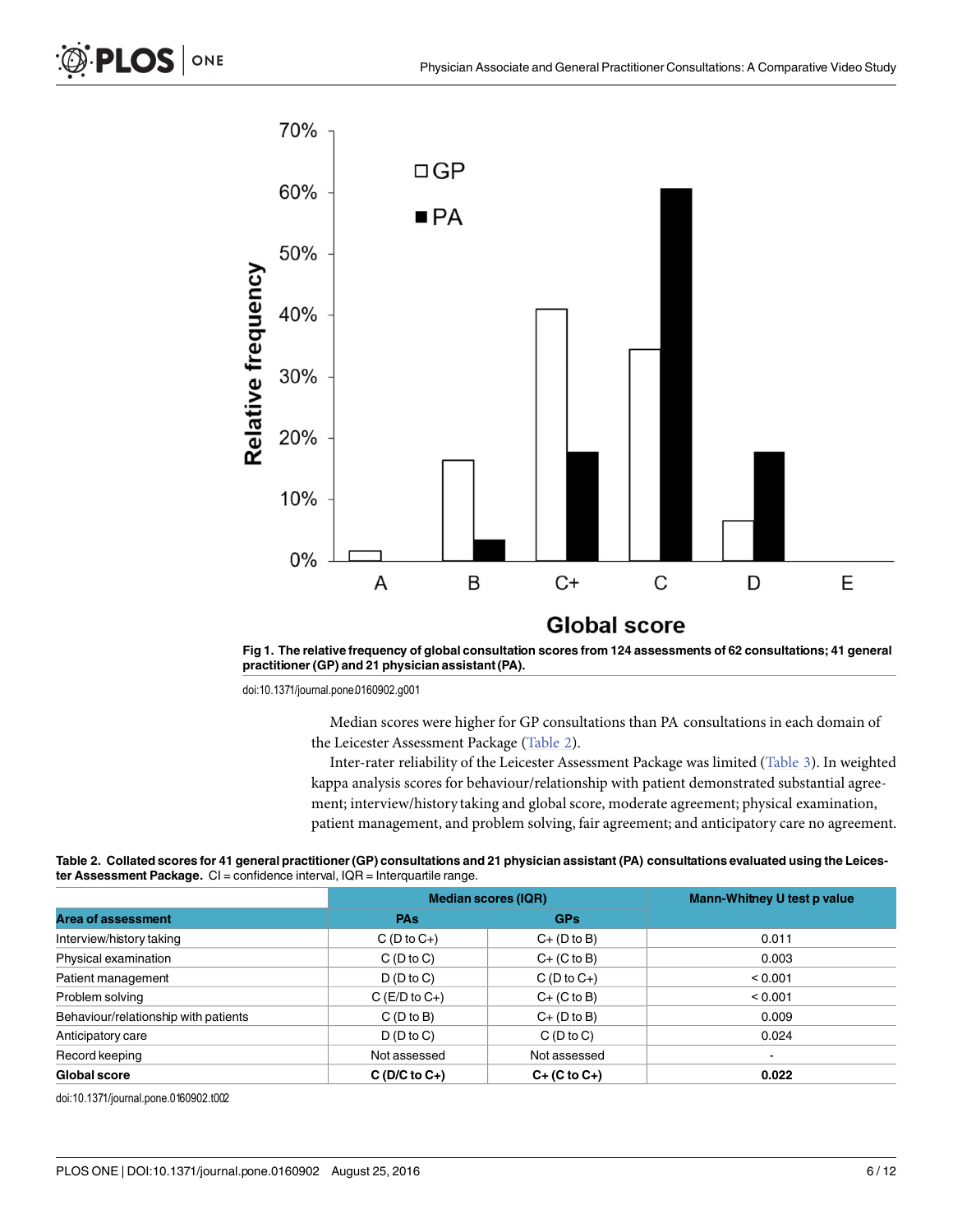<span id="page-6-0"></span>

|                                      | Quadratic weighted kappa |                  | Spearman's rank                 |         |  |
|--------------------------------------|--------------------------|------------------|---------------------------------|---------|--|
| Area of assessment                   | kappa                    | 95% CI           | <b>Correlation co-efficient</b> | p value |  |
| Interview/history taking             | 0.550                    | 0.363-0.737      | 0.585                           | < 0.001 |  |
| Physical examination                 | 0.294                    | $0.083 - 0.504$  | 0.315                           | 0.009   |  |
| Patient management                   | 0.330                    | $0.142 - 0.518$  | 0.433                           | < 0.001 |  |
| Problem solving                      | 0.246                    | $0.001 - 0.484$  | 0.258                           | 0.024   |  |
| Behaviour/relationship with patients | 0.710                    | $0.601 - 0.819$  | 0.727                           | < 0.001 |  |
| Anticipatory care                    | 0.124                    | $-0.287 - 0.536$ | $-0.149$                        | 0.148   |  |
| <b>Global score</b>                  | 0.602                    | $0.428 - 0.777$  | 0.650                           | < 0.001 |  |

**[Table 3.](#page-5-0) Weighted kappa and Spearman's rank analyses of inter-rater reliability of consultation scores for 41 general practitioner (GP) consultations and 21 physician assistant (PA) consultations evaluated using the Leicester Assessment Package.**

CI = confidence interval.

doi:10.1371/journal.pone.0160902.t003

Spearman's rank analysis produced comparable results: strong positive correlation between scores for behaviour/relationship with patient, interview/history taking, and global score; weak correlation, for physical examination, patient management, and problem solving; and no correlation, for anticipatory care.

Ten consultations were assessed twice by the same pair of raters giving a total of 20 repeat assessment scores. Intra-rater (rater-rater) reliability, assessed using Cronbach's alpha, was good for interview/history taking, physical examination, problem solving, behaviour/relationship with patients, and global scores (Table 4). Poor intra-rater reliability was found for patient management. No intra-rater reliability was found for anticipatory care.

The assessors were also asked for comments on the Leicester Assessment Package. Assessors highlighted that there was no complexity domain in the assessment and agreed they would like to any future assessment tools to include a measure of consultation complexity.

All four raters attempted to identify whether each clinician was a GP or PA based on the consultations they had observed. GPs were correctly identified 90% (95% CI 75–100; p =  $\langle$ 0.001) of the time. PAs were correctly identified 56% (95% CI 31–81; p = 0.227) of the time.

During the workshop with GP assessors they stated that all consultations and practitioners appeared to be practicing safely.

#### Case mix analysis

From the 62 consultations recorded there were a total of 85 presenting complaints (mean 1.4 per consultation; range 1 to 3 per consultation). Of the 41 GP consultations 18 patients (44%) had two distinct presenting complaints and three (7%) had three distinct presenting complaints.

| Cronbach's alpha | 95% CI           | P value |  |  |  |  |
|------------------|------------------|---------|--|--|--|--|
| 0.819            | $0.658 - 0.904$  | < 0.001 |  |  |  |  |
| 0.764            | $0.554 - 0.875$  | < 0.001 |  |  |  |  |
| 0.488            | $0.032 - 0.729$  | 0.020   |  |  |  |  |
| 0.758            | $0.543 - 0.872$  | < 0.001 |  |  |  |  |
| 0.838            | $0.693 - 0.914$  | < 0.001 |  |  |  |  |
| 0.270            | $-0.380 - 0.614$ | 0.165   |  |  |  |  |
| 0.869            | $0.752 - 0.930$  | < 0.001 |  |  |  |  |
|                  |                  |         |  |  |  |  |

**Table 4. Cronbach's alpha analysis of intra-raterreliability of 20 pairs of consultation scores evaluated using the Leicester Assessment Package.**

doi:10.1371/journal.pone.0160902.t004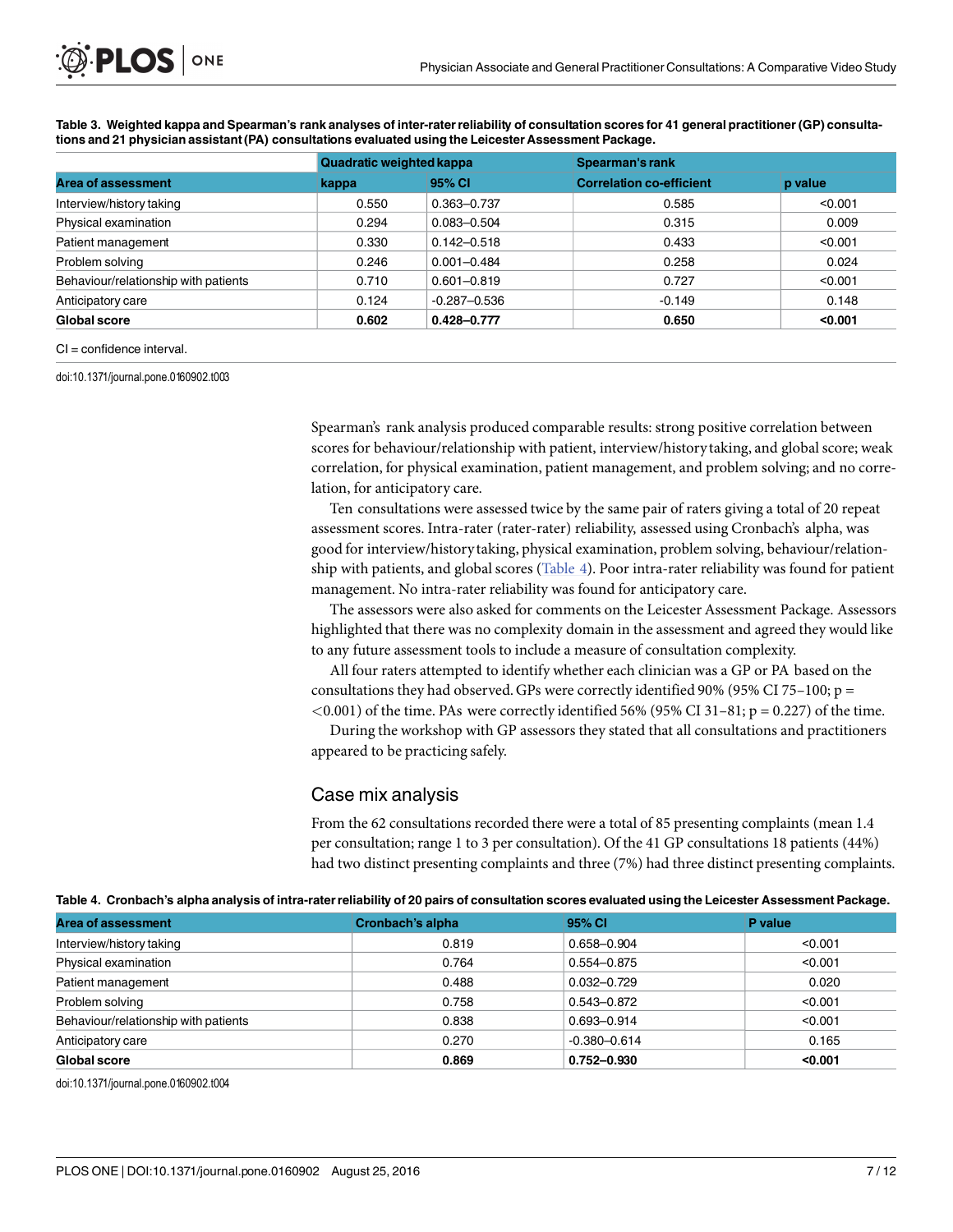<span id="page-7-0"></span>Of the 21 PA consultations one patient (5%) had two presenting complaints and none had three. These differences were statistically significant ( $\chi^2 = 14.2$ , df = 2, p = 0.01).

Of the 85 presenting complaints one (1%) was related to an acute condition, 38 (45%) to chronic conditions, and 46 (54%) to minor/symptom conditions. Patients with presenting complaints relating to chronic conditions were more likely to consult a GP than a PA ( $\chi^2$  = 14.2,  $df = 2$ ,  $p = 0.01$ ).

Fewer than half of the patients observed (28 of 62; 45%) had one or more chronic conditions relevant to their presenting complaint (but not the main reason for presentation); 8 of 21 (38%) of those consulting a PA and 20 of 41 (49%) of those consulting a GP. There was no significant relationship identified between having one or more chronic conditions related to the presenting complaint and the patient consulting a PA or GP ( $\chi^2$  = 0.95, df = 1, p = 0.33)

#### **Discussion**

#### Principal findings

GPs were assessed to have performed better in all domains of the consultation than the PAs. All clinicians were judged as practising safely. However, the Leicester Assessment Package had limited inter-rater and intra-rater reliability. GP assessors were able to correctly identify GP consultations but failed to correctly identify 2 of 4 of the PAs. PAs in this study saw patients who largely attended with a single presenting complaint, whereas those who attended a GP had two or more presenting complaints. Patients seeing a GP were more likely to have one or more chronic diseases.

#### Comparison with the literature

To our knowledge, there are no other published studies comparing competence in the consultation between GPs and PAs from video-recorded consultations. We identified only one study in which transcribed audio-recordings were analysed to compare the consultations of GPs and nurse practitioners, another type of mid-level practitioner who substitute for GPs in primary care [[25\]](#page-10-0). It reported on a comparison of utterances rather than an assessment of all the consultation elements. Other comparative studies of nurse practitioners in primary care have analysed data only from patient records and questionnaires [[26](#page-10-0)–[30](#page-11-0)].

Patients consulting GPs had more presenting complaints and chronic diseases than those consulting the PAs. This supports evidence reported from England  $[13]$  $[13]$  $[13]$  and the USA  $[31]$ . The evidence of safety in consultation and also difficulty in determining the difference in the consulting style of some PAs from a GP is supported in our larger study using data from electronic patient records and patient report surveys [\[13\]](#page-10-0). PAs were found to be acceptable, effective and efficient in complementing the work of GPs and to generate better records of the consultation than GPs [\[13\]](#page-10-0). The GPs were rated more highly in the competency of their consultation which has not been reported before in comparison with PAs or nurse practitioners [[31](#page-11-0)].

#### Limitations of the method

Our study, through necessity, was small; capturing data from a total of nine clinicians. This limits the generalisability of the results.

In our clinician sample the majority of the GPs had substantially more years training and experience than PAs. Therefore in direct comparison you might expect them to perform better than PAs. In addition we identified differing patient case mix between the two types of practitioner which may limit the comparison of consultation performance.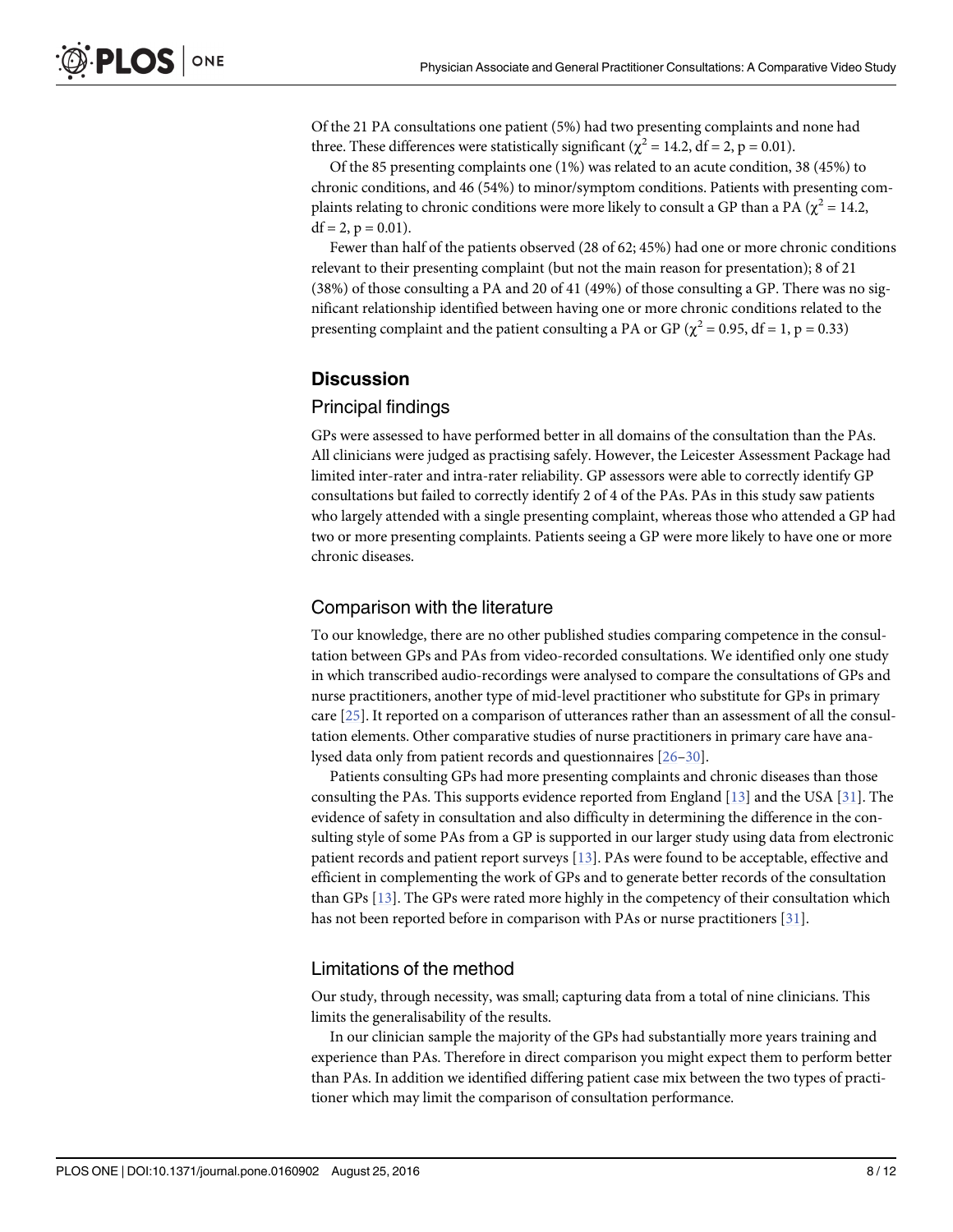The impact of video recording may have affected clinician behaviour differentially between PAs and GPs. Some of the GPs in the sample had previously had consultations recorded during their training or practice whereas none of the PAs had experience. One GP scheduled extra breaks into her clinic to prevent delays caused by the videoing process.

We were unable to employ the full ALFA toolkit as ethical restrictions prevented us from capturing a third view; the computer screen. This may have produced some inaccuracies in measuring the clinician-computer interaction time compared with previous studies; however this discrepancy is likely to be small. This prevented us from accurately measuring the record keeping component of the Leicester Assessment Package.

The inter-rater reliability for a number of sections of the Leicester Assessment Package was only fair, namely; physical examination, patient management, and problem solving. There was no inter-rater correlation between scores of anticipatory care. Therefore, the difference between PAs and GPs observed for these domains of the Leicester Assessment Package should be treated with extreme caution. However, good to excellent agreement was observed for behaviour/relationship with patient, interview/history taking, and global scores and we therefore conclude that the differences we observed in these domains are likely to represent genuine quality differences.

Previous concerns have been raised about the reliability of the Leicester Assessment Package 18,19 and the initial analysis of the package demonstrated some scoring inconsistencies [\[15\]](#page-10-0). Our findings support these concerns. We suggest that in depth analysis of the Leicester Assessment Package is required to establish which components have a good inter and intra-rater reliability and which components require adaptation.

We cannot exclude rater bias towards GP consultation styles as all the raters were GPs. They may therefore maybe predisposed to rate more highly a consultation style more similar to their own. Additionally blinding of GP raters to clinician type appears to have been incomplete with some clinicians identified correctly by all raters. However despite this incomplete blinding GP raters were not able to correctly identify all clinicians as PAs or GPs.

The ability of GP raters to comment on safe practice of clinicians was limited. Raters were not able to view the consultation notes recorded by practitioner or the prescriptions issued (although in most consultations the prescribed medications were described to the patient by the practitioner).

#### Implications of the findings

It was interesting that experienced GPs could not differentiate PAs from GPs, and importantly they considered that PAs provide safe consultations. Bearing in mind that a graduate can be trained to be a PA in two years, compared with it taking nine years for a graduate going into medicine to become a GP, it is a credit to their training that they practice safely. However GPs performed consistently better across all domains of assessment than PAs. These differences may, in part, be accounted for by the greater duration of experience of the GPs included in this study, differing case mix, and perhaps partly by rater bias. Additional analysis with adjustment for these potential sources of error is required to see if this difference persists when comparing practitioners with a similar duration of clinical experience.

PAs' role in the workforce is complimentary to that of GPs. They effectively treated cases that predominantly comprised patients with single presenting problems and were less likely to have a chronic disease. We did not collect any data to know whether this was due to patient or practice staff selection, or a combination of both. However, this suggests how PAs might be complimentary to the primary care workforce.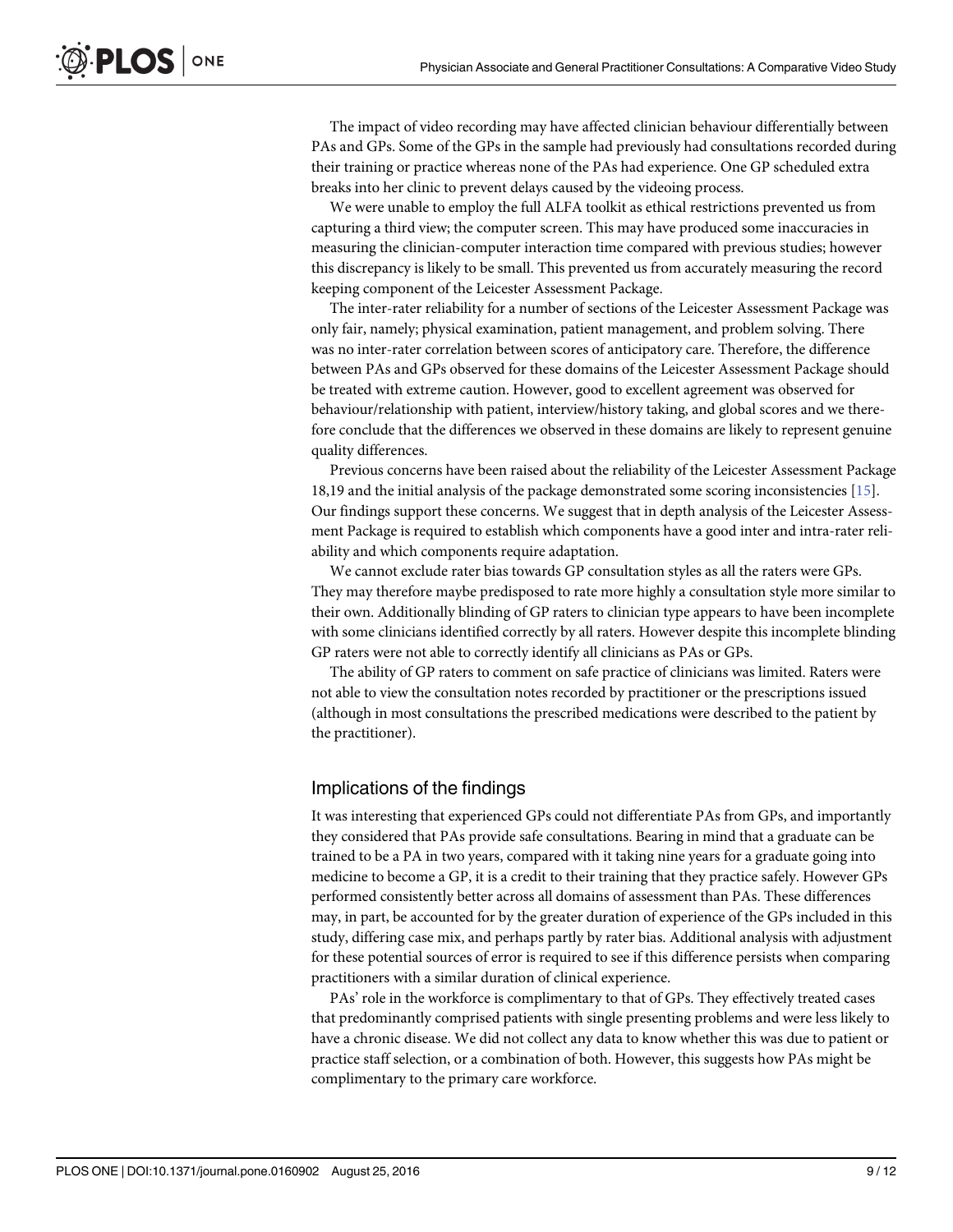# <span id="page-9-0"></span>**Conclusions**

PAs in the primary care work force, as well as GPs, were regarded as safe. They saw less complex cases. The average competence of PA consultations was rated as lower than those of GPs. There is a place for PAs in the primary health care team, probably best in a group practice setting where they can meet a wider range of patient needs.

# Ethical considerations

The research ethical review was undertaken by NHS Research Ethics Committee (REC) South East Coast–Surrey (REC reference number: 10/H1109/28).

# Acknowledgments

This paper presents independent research funded by the National Institute for Health Research (NIHR: [www.nihr.ac.uk\)](http://www.nihr.ac.uk) Health Services and Delivery Research (HS & DR) programme under the management of the National Institute for Health Research Evaluations, Trials and Studies Coordinating Centre (NETSCC) as part of a commissioned project (Grant number: 09/1801/ 1066). The views and opinions expressed by authors in this publication are those of the authors and do not necessarily reflect those of the National Health Service (NHS), the NIHR, NETSCC, the HS&DR programme or the Department of Health. We would also like to thank Muhammad Ayoub Ali for his contribution to the paper, when employed at University of Surrey; and Wilfred Carneiro (WC) and Jennifer Yiallorous (JY) for recruiting patients to the study. The authors would like to thank all the participating clinicians, practices, and patients.

# Author Contributions

Conceived and designed the experiments: SdL MH VMD.

Performed the experiments: MH LJ VMD.

Analyzed the data: APM MT SH SJ MH SdL.

Contributed reagents/materials/analysis tools: SdL.

Wrote the paper: APM VMD MT SH MH SJ LJ SdL.

#### References

- [1.](#page-1-0) Department of Health. The Competence and Curriculum Framework for the Physician Assistant 2006.
- [2.](#page-1-0) Cawley JF, Cawthon E, Hooker RS. Origins of the physician assistant movement in the United States. JAAPA, 2012. 25(12): p. 36–40, 42. PMID: [23600002](http://www.ncbi.nlm.nih.gov/pubmed/23600002)
- [3.](#page-1-0) Mittman DE, Cawley JF, Fenn WH. Physician assistants in the United States. BMJ, 2002. 325(7362): p. 485–7. PMID: [12202333](http://www.ncbi.nlm.nih.gov/pubmed/12202333)
- [4.](#page-1-0) Bushardt RL, Kuhns DH. The global Physician Assistant movement. Journal of the American Academy of Physician Assistants: 2014 27 8 doi: [10.1097/01.JAA.0000443809.04789.f5](http://dx.doi.org/10.1097/01.JAA.0000443809.04789.f5)
- [5.](#page-1-0) Health Educaiton England Strategic Framework, Framework 15 2014–2029. Available: [https://hee.nhs.](https://hee.nhs.uk/sites/default/files/documents/HEE%20Strategic%20Framework%20%202015%20Refresh%20Final%20document.pdf) [uk/sites/default/files/documents/HEE%20Strategic%20Framework%20%202015%20Refresh%](https://hee.nhs.uk/sites/default/files/documents/HEE%20Strategic%20Framework%20%202015%20Refresh%20Final%20document.pdf) [20Final%20document.pdf.](https://hee.nhs.uk/sites/default/files/documents/HEE%20Strategic%20Framework%20%202015%20Refresh%20Final%20document.pdf)
- [6.](#page-1-0) Faculty of Physician Associates; Managed Volunary Register. Available: [http://www.fparcp.co.uk/](http://www.fparcp.co.uk/pamvr-home/) [pamvr-home/](http://www.fparcp.co.uk/pamvr-home/).
- [7.](#page-1-0) Drennan V., Levenson R., Halter M, Tye C. Physician assistants in English general practice: a qualita-tive study of employers' viewpoints. J Health Serv Res Policy, 2011. 16(2): p. 75–80. doi: [10.1258/](http://dx.doi.org/10.1258/jhsrp.2010.010061) [jhsrp.2010.010061](http://dx.doi.org/10.1258/jhsrp.2010.010061) PMID: [21389060](http://www.ncbi.nlm.nih.gov/pubmed/21389060)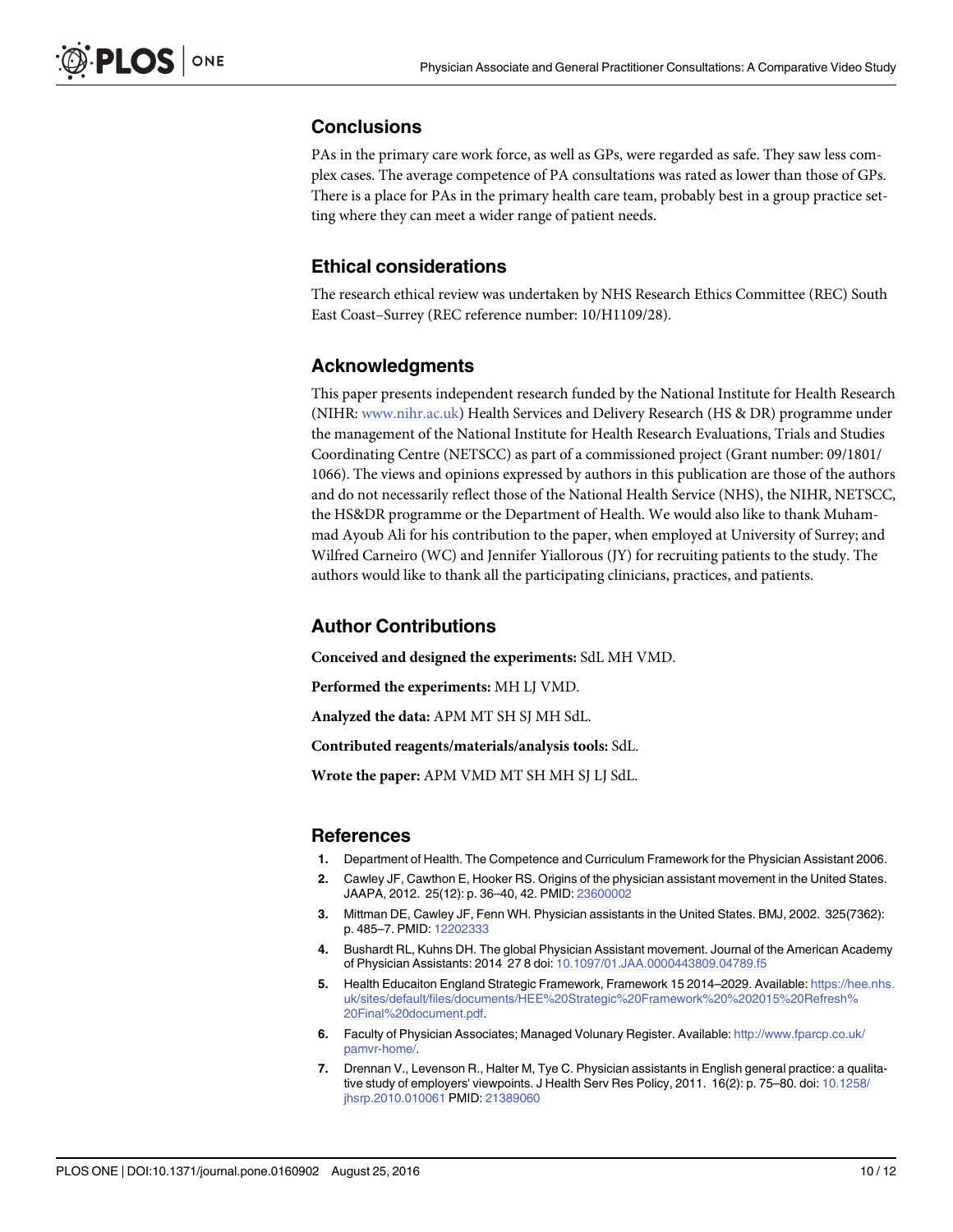- <span id="page-10-0"></span>[8.](#page-1-0) Drennan VM, Chattopadhyay K, Halter M, Brearley S, de Lusignan S, Gabe J. et al., Physician assistants in English primary care teams: a survey. J Interprof Care, 2012. 26(5): p. 416–8. doi: [10.3109/](http://dx.doi.org/10.3109/13561820.2012.686538) [13561820.2012.686538](http://dx.doi.org/10.3109/13561820.2012.686538) PMID: [22574762](http://www.ncbi.nlm.nih.gov/pubmed/22574762)
- [9.](#page-1-0) Halter M, Drennan V, Chattopadhyay K, Carneiro W, Yiallouros J, de Lusignan S, et al. The contribution of physician assistants in primary care: a systematic review. BMC Health Serv Res, 2013. 13: p. 223. doi: [10.1186/1472-6963-13-223](http://dx.doi.org/10.1186/1472-6963-13-223) PMID: [23773235](http://www.ncbi.nlm.nih.gov/pubmed/23773235)
- [10.](#page-1-0) Drennan VM, Halter M, Brearley S, Carneiro W, Gabe J, Gage H, et al. Investigating the contribution of physician assistants to primary care in England: a mixed-methods study. Health Serv Deliv Res, 2014. 2(16).
- [11.](#page-1-0) Salisbury C, Procter S, Stewart K, Bowen L, Purdy S, Ridd M, et al. The content of general practice consultations: cross-sectional study based on video recordings. Br J Gen Pract. 2013 Nov; 63(616):e751– 9. doi: [10.3399/bjgp13X674431](http://dx.doi.org/10.3399/bjgp13X674431) PMID: [24267858](http://www.ncbi.nlm.nih.gov/pubmed/24267858)
- [12.](#page-1-0) Pearce C, Kumarpeli P, de Lusignan S. Getting seamless care right from the beginning—integrating computers into the human interaction. Stud Health Technol Inform. 2010; 155:196–202. PMID: [20543329](http://www.ncbi.nlm.nih.gov/pubmed/20543329)
- [13.](#page-2-0) Drennan VM, Halter M, Joly L, Gage H, Grant RL, Gabe J, et al. Physician associates and GPs in primary care: a comparison.Br J Gen Pract. 2015 May; 65(634):e344–50. doi: [10.3399/bjgp15X684877](http://dx.doi.org/10.3399/bjgp15X684877) PMID: [25918339](http://www.ncbi.nlm.nih.gov/pubmed/25918339)
- [14.](#page-2-0) de Lusignan S, Kumarapeli P, Chan T, Pflug B, van Vlymen J, Jones B, et al. The ALFA (Activity Log Files Aggregation) Toolkit: A Method for Precise Observation of the Consultation. J Med Internet Res, 2008. 10(4).
- [15.](#page-2-0) Fraser RC, McKinley RK, Mulholland H. Consultation competence in general practice: testing the reli-ability of the Leicester assessment package. Br J Gen Pract, 1994. 44(384): p. 293-6. PMID: [8068374](http://www.ncbi.nlm.nih.gov/pubmed/8068374)
- 16. Fraser RC, McKinley RK, Mulholland H. Consultation competence in general practice: establishing the face validity of prioritized criteria in the Leicester assessment package. Br J Gen Pract, 1994. 44(380): p. 109–13. PMID: [8204317](http://www.ncbi.nlm.nih.gov/pubmed/8204317)
- [17.](#page-2-0) Jiwa M, McKinley R, O'Shea C, Arnet H, Spilsbury K, Smith M. Investigating the impact of extraneous distractions on consultations in general practice: lessons learned. BMC Med Res Methodol, 2009. 9: p. 8. doi: [10.1186/1471-2288-9-8](http://dx.doi.org/10.1186/1471-2288-9-8) PMID: [19193246](http://www.ncbi.nlm.nih.gov/pubmed/19193246)
- [18.](#page-2-0) Braunholtz D. Leicester assessment package. Br J Gen Pract, 1995. 45(390): p. 51–2. PMID: [7779480](http://www.ncbi.nlm.nih.gov/pubmed/7779480)
- [19.](#page-2-0) Halkett GK, Jiwa M, O'Shea C, Smith M, Leong E, Jackson M, et al. Management of cases that might benefit from radiotherapy: a standardised patient study in primary care. Eur J Cancer Care 2012; 21:259–65. <http://dx.doi.org/10.1111/j.1365-2354.2011.01314.x>.
- [20.](#page-2-0) Fraser RC, Sarkhou ME, McKinley RK, Van der Vleuten C. Regulatory end-point assessment of the consultation competence of family practice trainees in Kuwait. Eur J Gen Pract 2006; 12:100-7. [http://](http://dx.doi.org/10.1080/13814780600898353) [dx.doi.org/10.1080/13814780600898353](http://dx.doi.org/10.1080/13814780600898353). PMID: [17002957](http://www.ncbi.nlm.nih.gov/pubmed/17002957)
- [21.](#page-2-0) Redsell SA, Hastings AM, Cheater FM, Fraser RC. Devising and establishing the face and content validity of explicit criteria of consultation competence in UK primary care nurses. Nurse Educ Today 2003; 23:299–306. [http://dx.doi.org/10.1016/S0260-6917\(03\)00013-3](http://dx.doi.org/10.1016/S0260-6917(03)00013-3). PMID: [12727097](http://www.ncbi.nlm.nih.gov/pubmed/12727097)
- [22.](#page-2-0) McKinley RK, Fraser RC, van der Vleuten C, Hastings AM. Formative assessment of the consultation performance of medical students in the setting of general practice using a modified version of the Leicester assessment package. Med Educ 2000; 34:573–9. [http://dx.doi.org/10.1046/j.1365-2923.](http://dx.doi.org/10.1046/j.1365-2923.2000.00490.x) [2000.00490.x.](http://dx.doi.org/10.1046/j.1365-2923.2000.00490.x) PMID: [10886641](http://www.ncbi.nlm.nih.gov/pubmed/10886641)
- [23.](#page-4-0) De Jong J, Visser MRM, Wieringa-de Waard M. Exploring differences in patient mix in a cohort of GP trainees and their trainers. BMJ Open, 2011. 1(2).
- [24.](#page-4-0) Halter M, Joly L, de Lusignan S, Grant RL, Gage H, Drennan VM. Development and testing of a patient case-mix classification system to differentiate caseloads in primary care: observational data from GPs and Physician Associates. Forthcoming.
- [25.](#page-7-0) Seale C, Anderson E, Kinnersley P. Comparison of GP and nurse practitioner consultations: an observational study.Br J Gen Pract. 2005 Dec; 55(521):938–43. PMID: [16378563](http://www.ncbi.nlm.nih.gov/pubmed/16378563)
- [26.](#page-7-0) Shum C, Humphreys A, Wheeler D, Cochrane MA, Skoda S, Clement S. Nurse management of patients with minor illnesses in general practice: multicentre randomised controlled trial. BMJ 2000; 320:1038–43. [http://dx.doi.org/10.1136/bmj.320.7241.1038.](http://dx.doi.org/10.1136/bmj.320.7241.1038) PMID: [10764365](http://www.ncbi.nlm.nih.gov/pubmed/10764365)
- 27. Venning P, Durie A, Roland M, Roberts C, Leese B. Randomised controlled trial comparing cost effectiveness of general practitioners and nurse practitioners in primary care. BMJ 2000; 320:1048–53. [http://dx.doi.org/10.1136/bmj.320.7241.1048.](http://dx.doi.org/10.1136/bmj.320.7241.1048) PMID: [10764367](http://www.ncbi.nlm.nih.gov/pubmed/10764367)
- 28. Kinnersley P, Anderson E, Parry K, Clement J, Archard L, Turton P, et al. Randomised controlled trial of nurse practitioner versus general practitioner care for patients requesting 'same day' consultations in primary care. BMJ 2000; 320:1043–8. [http://dx.doi.org/10.1136/bmj.320.7241.1043.](http://dx.doi.org/10.1136/bmj.320.7241.1043) PMID: [10764366](http://www.ncbi.nlm.nih.gov/pubmed/10764366)